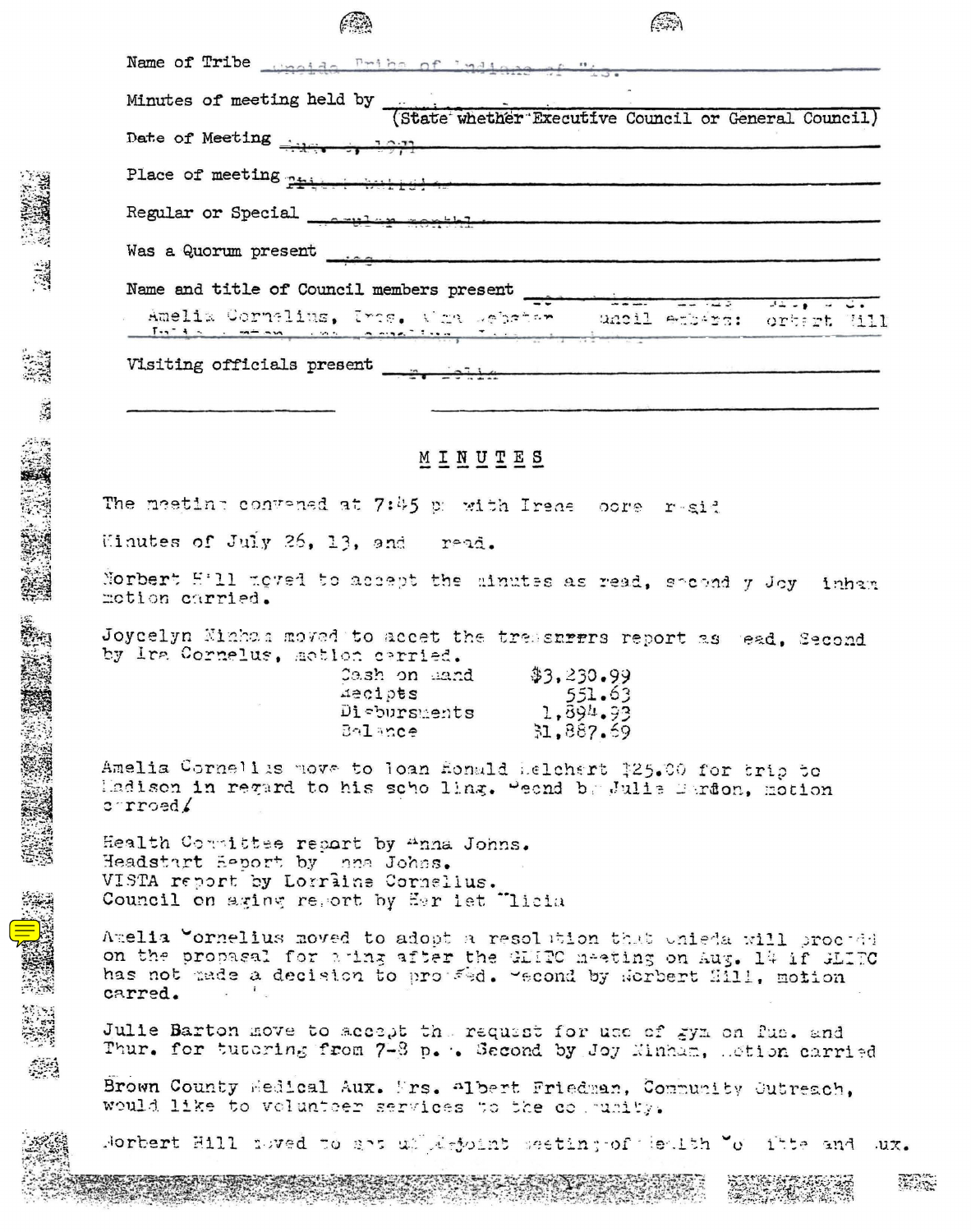## $\mathbb{C}^{\text{max}}$  $Pp.2$ Oneida Tribe of Wis. Aug. 2. 71

puncil, Miss Worton on Au . 12. Second and carried.

Report by Kr. Molin.

È.

Report by Oscar Archiquette. Robert 2. Deyo would like to put a recyclying dump on tribal property. It was suggested that t the secretery contact Public Health to see if such a program was feasible. de requested the Council consider a partial payment of the Judgement award to those over 50.

Ira wornellus made a motion to send the request of Oscar Archiquette to the BLA to sam if a purtial mot. for the elderly was consible from the interest of the avard. Second by Sorbert H 11, rotion carried.

Ira Cornellus made a motion to recommend to VISTA Supervisor Gordon relester that V18TA Meil wslon work with the Housing Authority on the new homes and applications. Becond by Amelia Mornelius, motion carried.

Report by Norbert Hill on the Industrial park; the shell of the building is up.

Norbert Hill surgested that uneida withdraw from Reservation Develop ent of GLITC. Ira Cornelius moved that a resolution h 71-19 be dream up to have t e Oneida tribe to withdraw from Reservation Derelopment Program of GLITC. Second by Yoycelyn Winham, motion carried.

Jo celyn Ninham moved to update the rolls for the Ray D. Summers family to increase the degree of Oneida Indian blood in agreement with the Soliciters office. Second by Thelia Cornelius, notion carried.

Joycelyn Ninham moved that the BIA consider the Parbera ann Laveen situation in the same light that the Webster girl who was adppted by whites a few years ago. Sedond finelia Cornelius, motion carried.

Hotion to pay bill, by Joycelyn Minham, motion second and cared.

Norbert Hill noted to request U.S. Public health for a feasability study of Ar. Deyo's request for a disposal plant on Cheida tribal property. Second b tra vorneli s, notion carriedl

Amelia Cornelius moved that the CHR s follow up on tribal furd ordinance, Second by Norbert H111, notion carreid.

Norbert Hill moved to accept the resignation of hose ewamp as CHR in Cneida, motion second by Judy Barton, motion carried.

Ira Cornelius moved to adopt resolution 71-20 - nequest the reformatory asking them to change the signs'CAEP CEEIDA' for the reformatory farm as it is misledding. (letters to be sent ot reformatory, Cleutus Vande Perrin and Gov. Lucey) Second by Norbert Hill, motion carried.

Amelia Cornelius moved to approve the land applications for the following: Robert King (former Milton Smith assignment) Wayn King